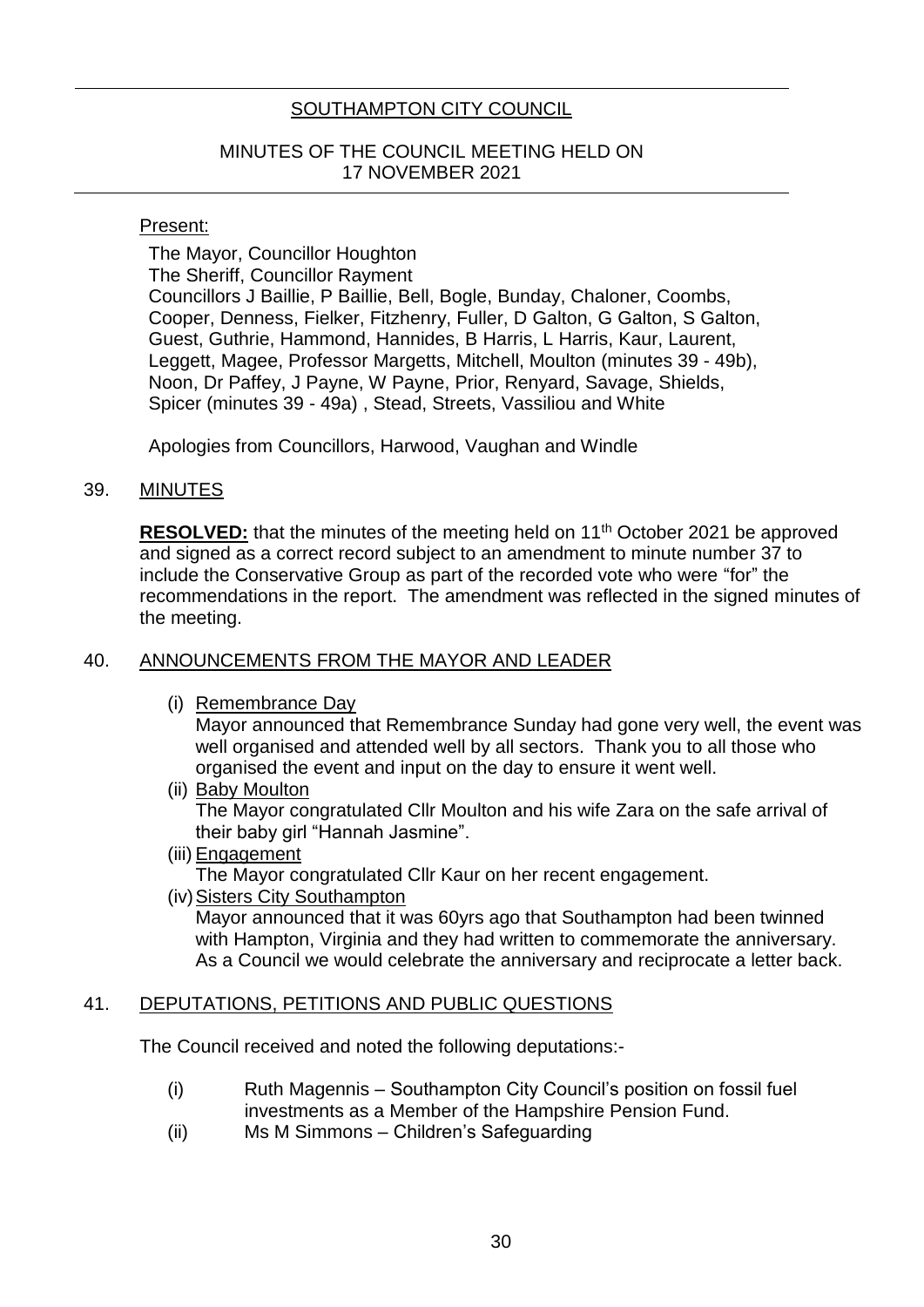# 42. LOCAL APPOINTMENT OF EXTERNAL AUDITORS

Report of the Cabinet Member for Finance and Capital Assets seeking approval for the Local Appointment of External Auditors.

**RESOLVED:** that Council accepts the PSAA invitation to 'opt-in' to the sector led national scheme for the appointment of external auditors for the five financial years commencing 1 April 2023.

# 43. RIVER ITCHEN FLOOD ALLEVIATION SCHEME

Report of the Cabinet Member for Environment seeking approval of the River Itchen Flood Alleviation Scheme.

# **RESOLVED:**

- (i) That the addition of £10.2M to the Growth capital programme as a contribution to the flood alleviation scheme which will be delivered by the Environment Agency be approved. The £10.2M will be funded from Strategic CIL developer contributions; the Investment Strategy, to be delivered as part of the Outline Business Case in Spring 2022, will profile when the investment will be required (by financial year) during the project. The profile will be presented as part of the Capital Programme in February 2022 for capital programme budget setting; and
- (ii) That the addition of £10.2M to the Growth Programme is subject to approval to spend. Approval to spend will be sought once the final project and its costings are agreed with the Environment Agency following the submission of the final Outline Business Case (likely to be in Spring 2022).

# 44. SOUTHAMPTON - MUMBAI TWINNING

Report of the Cabinet Member for Growth detailing proposed twinning with City of Southampton and City of Mumbai.

# **RESOLVED:**

- (i) That Council resolves to sign a Memorandum of Understanding between the Cities of Southampton and Mumbai, India signalling our intention to 'twin' with Mumbai, and that there should be further discussions towards the ambition of agreeing a more formal civic twinning arrangement; and
- (ii) Any further detailed arrangements shall be subject to a further report to Council.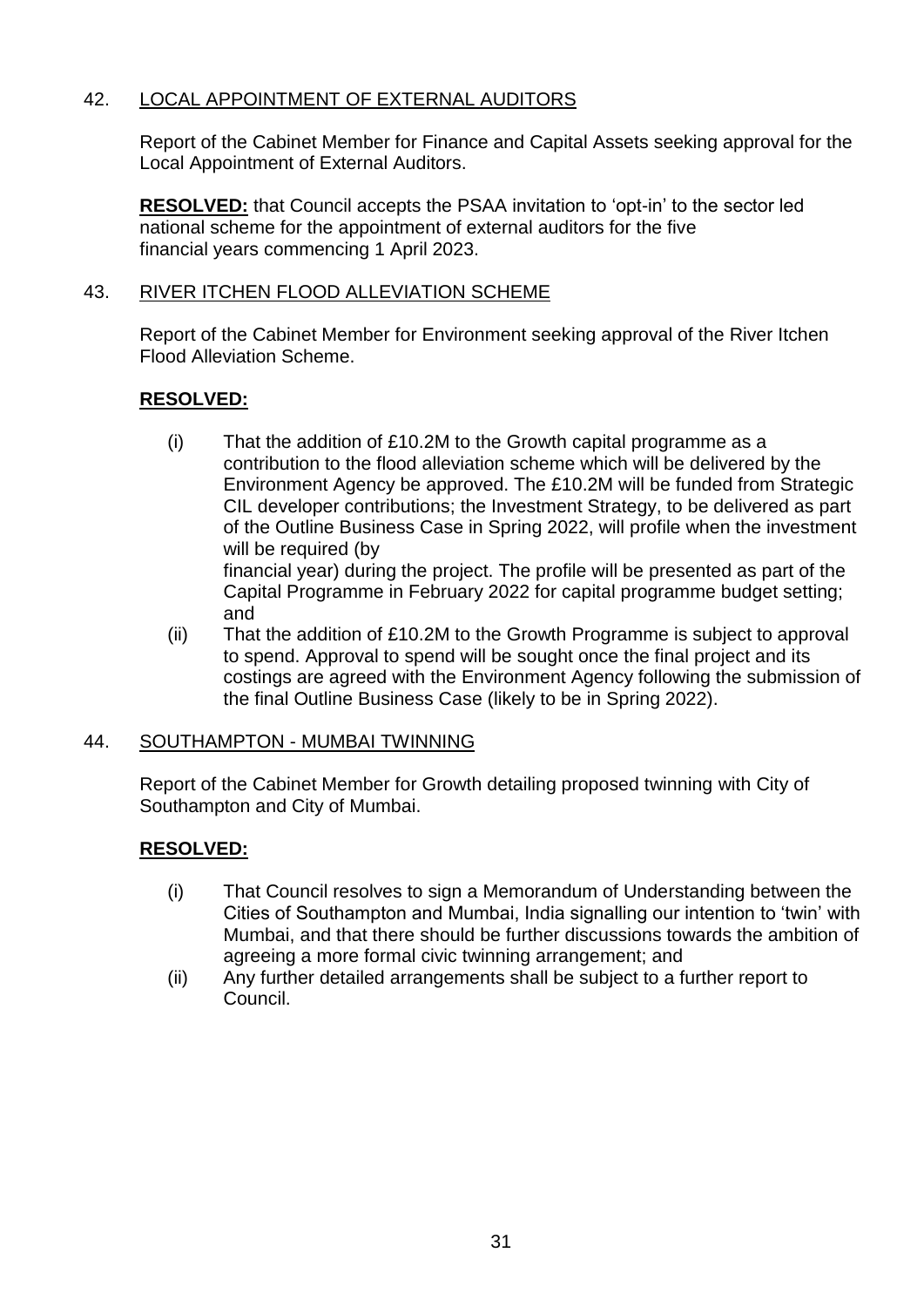### 45. INTEGRATED TRANSPORT & HIGHWAYS PROGRAMME 2021/22 - APPROVAL TO SPEND

Report of the Cabinet Member for Growth seeking approval to spend the Integrated Transport and Highways Programme 2021/22.

# **RESOLVED:**

- (i) That the updated capital programme for Integrated Transport and Highways, the revised financing of the programme and the associated capital spend for 2021/22, including amendments detailed within this report and in accordance with financial procedure rules, of £74.55M as detailed in paragraph 17 and Appendix 1 be approved;
- (ii) That the overall budget addition of £2.33M, to the Place capital programme funded by government grant and S106 developer contributions, as detailed in paragraph 18 and Appendix 1 be approved;
- (iii) That budget virements between existing schemes within the programme as detailed in paragraph 19 and Appendix 1 be approved; and
- (iv) That the details of the projects within Transforming Cities Programme and Future Transport Zone Programme as detailed in Appendices 2 and 3 be noted.

# 46. DIVERSITY AND INCLUSION PLEDGE

Report of the Leader of the Council seeking formal adoption of a Diversity and Inclusion Pledge linked to the Equalities Act 2010.

**RESOLVED:** To adopt and proactively support the Diversity and Inclusion Pledge.

### 47. GAMBLING ACT STATEMENT OF LICENSING PRINCIPLES

Report of the Leader of the Council seeking adoption of the revised Gambling Act Statement of Licensing Principles.

**RESOLVED:** That with effect from 31st January 2022 Council adopts the revised Statement of Licensing Policy as attached at Appendix 2 and subject to any amendment that may be made by the Licensing Committee (if appropriate).

### 48. EXECUTIVE BUSINESS REPORT NOVEMBER 2021

The report of the Leader of the Council was submitted setting out the details of the business undertaken by the Executive.

The Leader and the Cabinet made statements and responded to questions.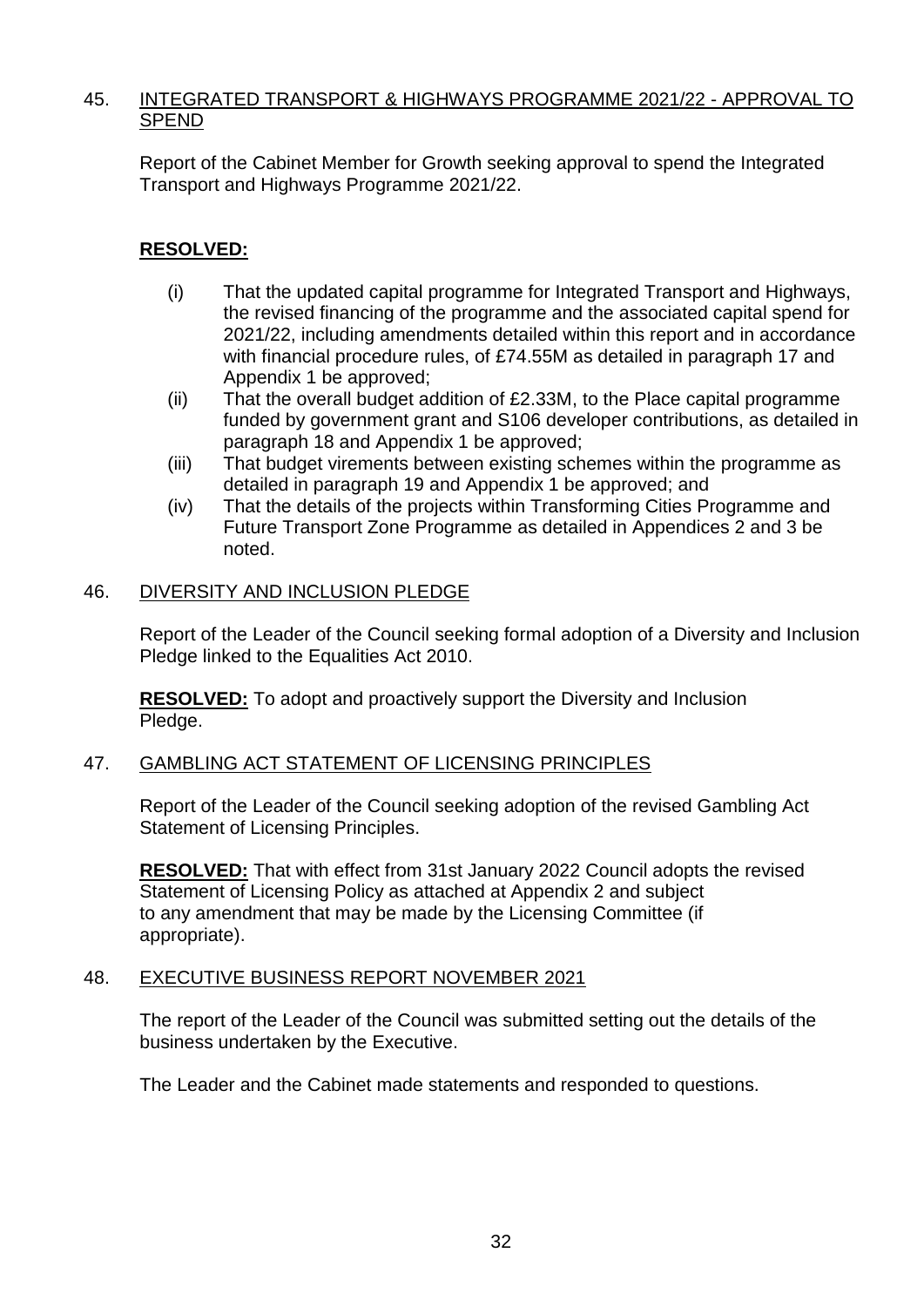The following questions were submitted in accordance with Council Procedure Rule  $11.1:$ 

1. Hampshire Pension Fund

Question from Councillor Chaloner to Councillor Hannides

Does the Cabinet Member for Finance believe that the Hampshire Pension Fund should divest itself of investments in Fossil Fuels and can he confirm the actions he is willing to take to seek to bring this about?

### Answer

It doesn't surprise me the Labour Group feel they achieved nothing in the past 9 years to encourage the Hampshire Pension Fund to divest away from Fossil Fuels. I suspect, they were relying on a Conservative-run Council to do something about it.

I believe it's important for investment funds to look very carefully at balancing their obligations to their investors whilst demonstrating responsible investment in the management of their portfolio. Whilst Southampton City Council is not in a position to decide how the Hampshire Pension Fund is managed, it will use its membership on the Board to recommend there is a full appraisal of current investments in Fossil Fuels and to receive advice on how best to divest of these investments and the implications of doing so. This will provide Board Members with the information and data to consider the option of adopting an investment strategy which has a greater emphasis on environmentally friendly investments.

### 2. Flood Defences

Question from Councillor Bogle to Councillor Moulton

What further plans does the Administration have in place to mitigate flood risk and improve flood defences beyond the RIFAS scheme on the West of the Itchen?

### Answer

The Southampton Flood and Coastal Erosion Risk Management Strategy (2012) outlines the proposals for coastal flood defences in Southampton. Delivery of the defence will be phased based on the areas carrying the highest risk. The Coastal Strategy is due to be revised by 2023 to take into account the latest climate change predictions which will help determine the next phase for delivery. Since taking on this portfolio responsibility I have been keen to speed up delivery of these vital defences as a priority; whilst also looking at how we can improve our open spaces and natural environment at the same time.

A new Local Flood Risk Management Strategy is underway and will be completed by the end of 2022 and is aimed at raising awareness of Southampton's flood risk and how it is proposed this will be managed. Future schemes could include attenuation schemes – where water is temporarily stored, before use of flow systems allows it to be routed through normal drainage routes – and Daisy Dip is one location that would be a priority for this. Another focus of this work is the use of more sustainable drainage (SuDS)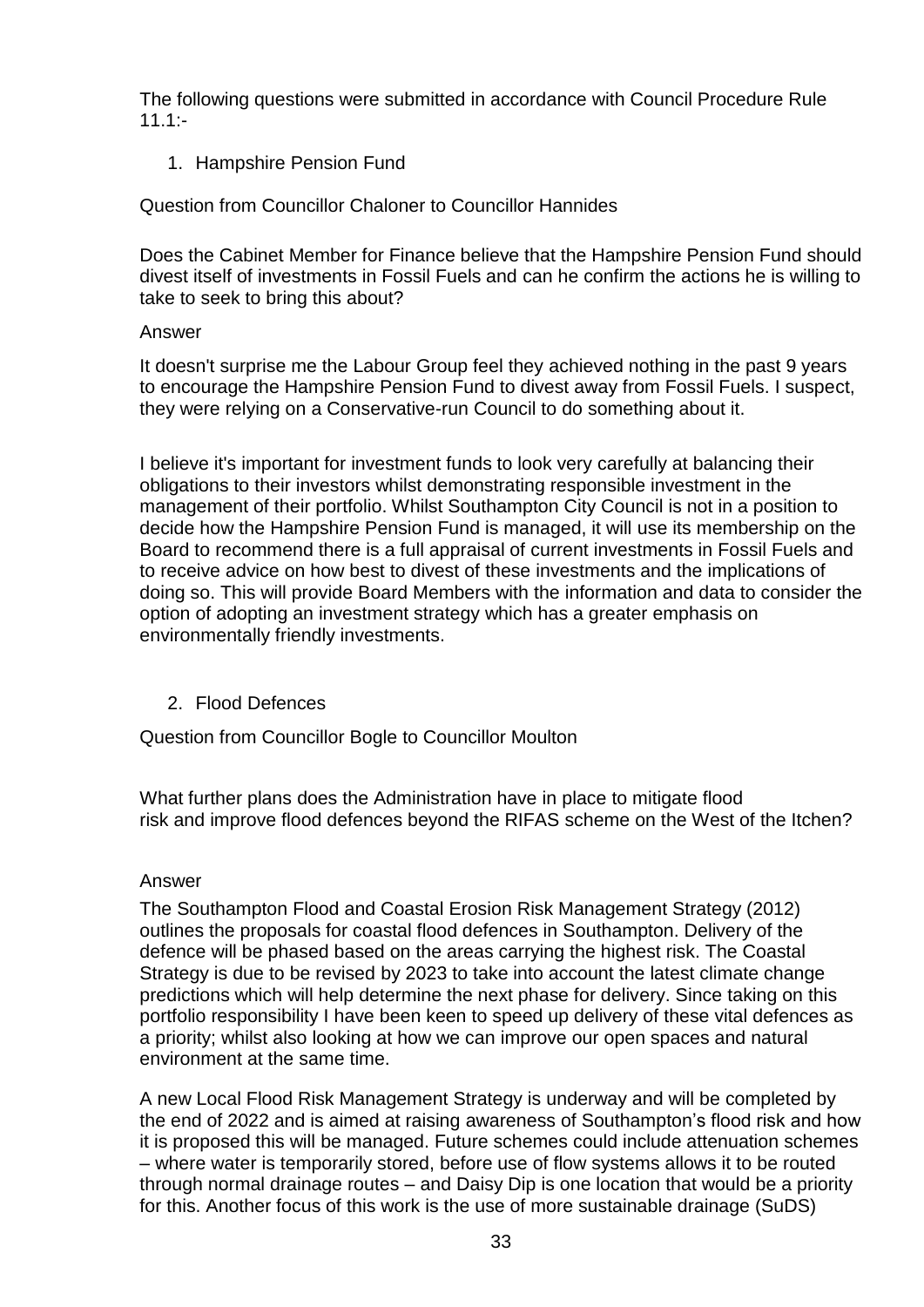features on streets and working with schools to install multi-purpose SuDS to manage water and provide a learning resource at the same time.

Amendments to strengthen local planning policy are due to take place as part of the Local Plan Review. This will seek to encourage developers to deliver more sustainable drainage features that provide additional benefits to amenity, biodiversity and water quality.

The Weston Shore Coastal Erosion Scheme to reduce coastal erosion to a popular cycle path and former coastal landfill site is due for delivery in 2022. As I stated in a previous Council meeting it was a shame this scheme wasn't progressed faster by the previous administration; but we are committed to delivering on this to protect our environment and prevent further coastal erosion here.

Partnership working with Southern Water to examine options to reduce flooding to Millbrook Road West is now underway and we are also looking to tackle other highway related "hotspots" as a priority and part of the new administrations significant investment into our roads and pavements, so that it is safer for all to walk, cycle, scoot or drive in Southampton.

3. Electric Vehicles

Question from Councillor Legggett to Councillor S Galton

Given the Council's vehicle fleet is only 26% Euro 6 compliant or electric could the CM outline the plans to increase this rate, by when to show the Council is leading by example.

#### Answer

There are 18 projects currently with our procurement teams covering approximately 150 vehicles. We anticipate these lots will be fulfilled and vehicles replaced over the next 6-12 months. This will take our fleet to around 60% compliant.

We remain committed to delivering on our Greener City plans and are also looking at additional fuel reduction measures we can take.

49 vehicles in our fleet are now fully electric and we have set ourselves the target of achieving at least 90% by 2030. The current vehicles represent a significant proportion of the fleet vehicles where manufacturers can provide a viable EV option. We are now preparing ourselves to have a suitable infrastructure in place to ensure our vehicle replacement programme can accommodate the next generation of larger EV's as they become available and viable.

4. Schools

Question from Councillor Paffey to Councillor J Baillie

Could the Cabinet Member outline his vision and plans for increasing the number of School Streets, Modeshift STARS and other measures around the city's schools aimed at reducing unnecessary traffic and improving air quality for children?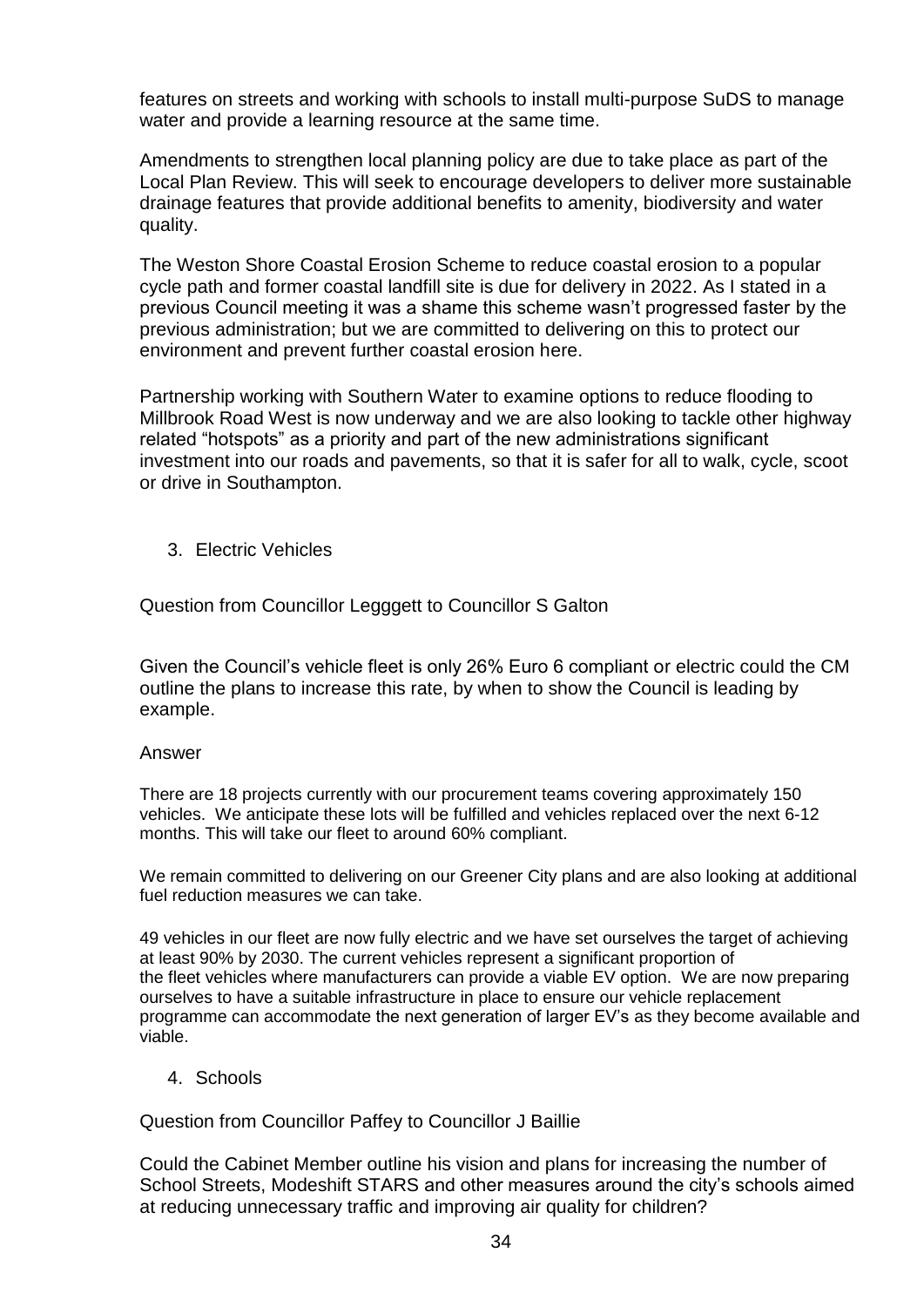### Answer

Could the Cabinet Member outline his vision and plans for increasing the number of School Streets, Modeshift STARS and other measures around the city's schools aimed at reducing unnecessary traffic and improving air quality for children?

The My Journey sustainable transport team continues to work with schools across the city to support them and the wider school community travel safely and sustainably to and from school. The Council was successful in securing the DfT Local Capability Fund (revenue) which enables the Council to continue to offer sustainable transport advice, education and awareness campaigns to schools, with funding committed for the current and 2022/23 financial years. This includes continuing to help schools secure their Modeshift STARS accreditation, with recent success at Sholing Junior School where they secured the highest accreditation possible - the Platinum award.

School Streets - The current focus this year (2021/22) is to support the 9 schools and their "school streets" trials to further enhance these to include new signage and supporting traffic management measures to ensure the current trials (Experimental Traffic Regulation Order) can transition to permanent, subject to the formal consultation processes currently underway and securing community support.

Following consultation, Cantell School has now been approved as the next location to take part in the School Street scheme. From 1 November, Violet Road (between Copperfield Road and Primrose Road) will be signposted as a bus gate restriction, in place from 8am to 9:30am, and 2:15 to 3:45pm. This will be supported by camera enforcement and fines will be issued for vehicles found to be using the road without proper permissions.

We will be re-opening the application process for additional school streets in the New Year and have already begun communicating with schools to highlight the opportunity school streets may present them.

In addition, the council is committed to supporting major school expansion schemes such as St Marks to ensure investment is made in a range of highway improvements to enable the streets around the schools to be safer for all the school community and promote active travel options.

5. Bus Interchange

Question from Councillor Shields to Councillor Moulton

Why does the City Council's current Bus Service Improvement Plan no longer include proposals for a bus interchange in Albion Place?

### Answer

The Bus Service Improvement Plan does not go into project specifics but sets the strategic direction for bus service improvements that will guide future funding requests from Government and the next steps for the development of the Enhanced Partnership between the bus operators and SCC – that will be completed in the spring 2022.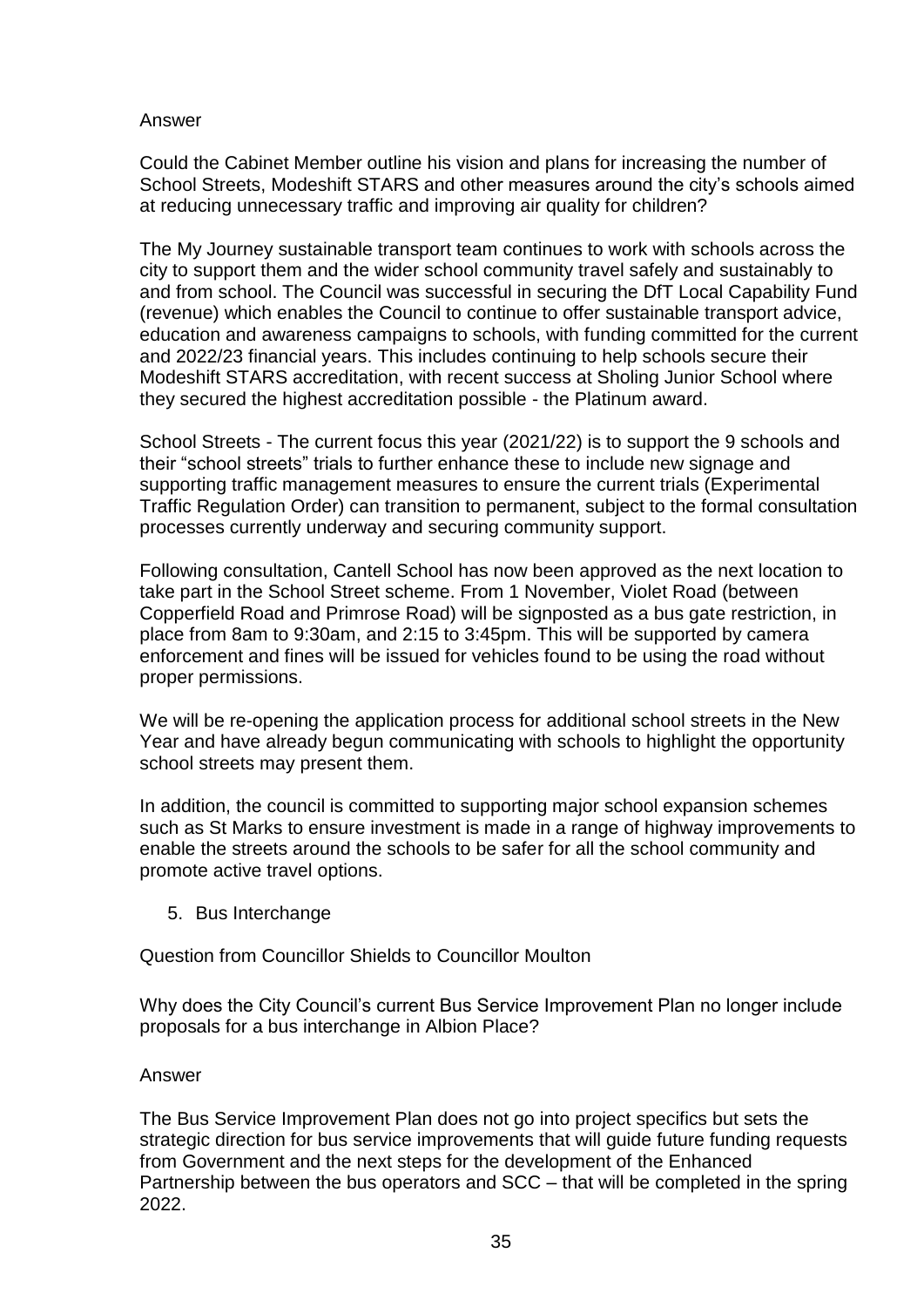p.40 of the adopted BSIP states, "Continue to deliver the improvements along the TCF corridors and interchanges by 2023". Interchange improvements at Albion Place continue to be developed as part of the Transforming Cities Fund Programme.

6. Permitted Developments

Question from Councillor Bogle to Councillor Moulton

What are the administration's plans to mitigate the effects of the new permitted development rights to convert shops, businesses and other facilities (class E) to residential?

#### Answer

From August 1 2021 the Government changed permitted development rights in-order that shops, businesses and other facilities (use class E) can be converted to residential uses (class C3) whilst no longer needing prior approval from the Council regarding the impact on the vitality of centres. The permitted development rights apply to changes of use of floorspace of 1,500 sq m or under which has been vacant for 3 months or more.

This change is part of the Government's approach to speed up the delivery of new homes.

A Council can seek to make an Article 4 Direction to remove permitted development rights. The National Planning Policy Framework (2021) explains that where the change is to a residential use (as in this case) an Article 4 Direction should be "necessary to avoid wholly unacceptable adverse impacts (this could involve the loss of the essential core of a primary shopping area which would seriously undermine its vitality and viability, but would be very unlikely to extend to the whole of a town centre)"…and…"be based on robust evidence, and apply to the smallest geographical area possible" (NPPF para. 53).

The Council is currently considering an Article 4 Direction for this purpose, and considering which of the city's shopping areas can be classed as 'core areas'. The Council wishes to protect the core shopping areas which lie at the heart of our communities and provide important local facilities for residents, whilst also ensuring flexibility in other areas. A decision will be made by Cabinet in due course.

An Article 4 Direction is subject to public consultation, and also (in-order to avoid compensation claims from owners) a 1 year notice period prior to implementation. The Secretary of State also has the power to intervene.

If the Council implements an Article 4 Direction, this means that planning permission would be required for these changes of use. The Council's existing planning policies would then apply to the core areas, and these aim to locate residential uses on upper floors, in-order that shops and similar 'public facing' facilities are located at street level.

Background Notes The Ministerial Statement regarding the change: https://questions-statements.parliament.uk/written-statements/detail/2021-07- 01/hcws145 The permitted development rights apply to changes from class E to class C3.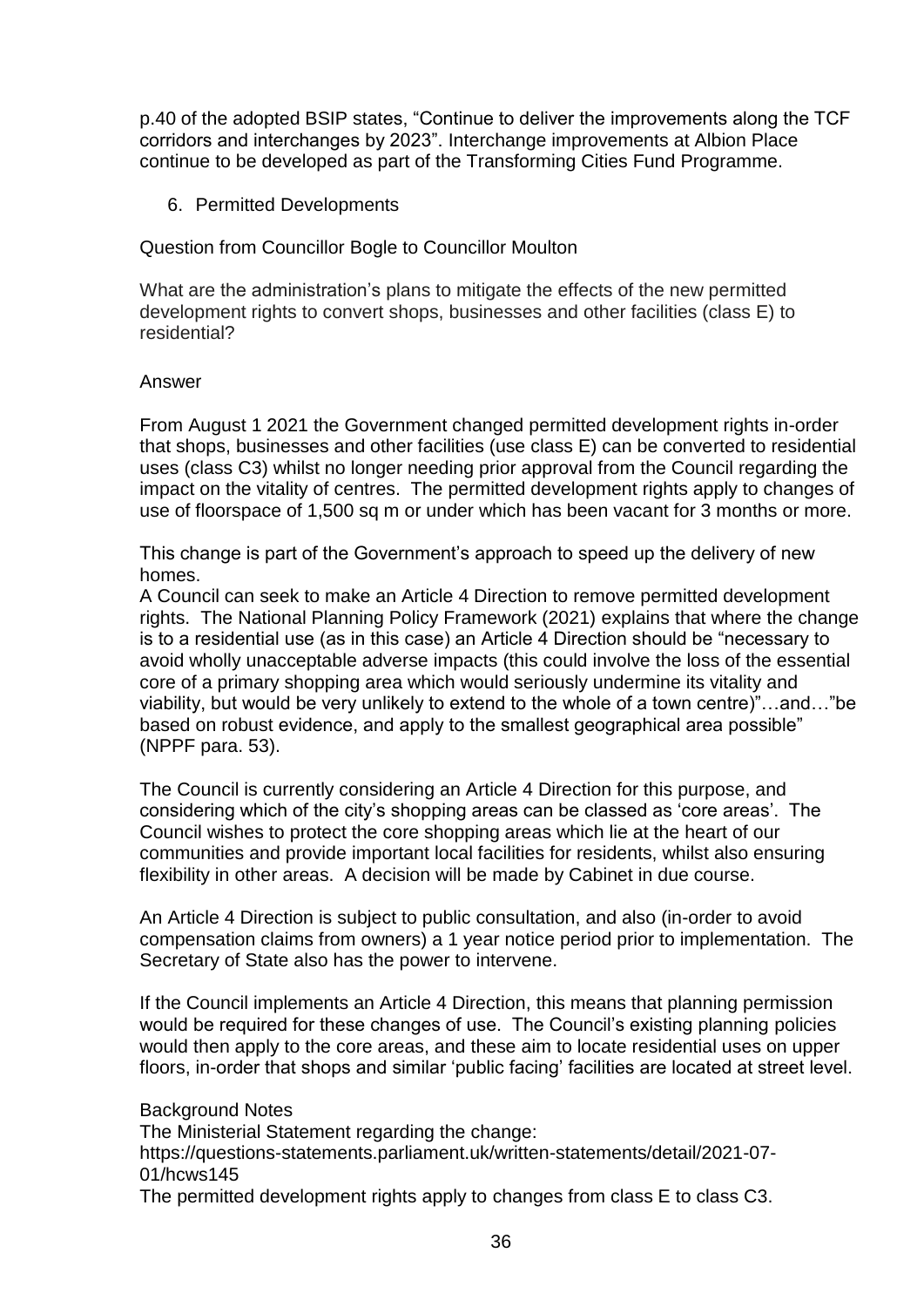Class E uses include for example shops, cafes / restaurants, banks, most indoor sports, health services, nurseries, offices, light industry

Class C3 uses are dwelling houses

The permitted development rights still require prior approval for other specified matters, including for example transport and highways, contaminated land, flood risk, access to natural daylight, noise, loss of health facilities, and impact on heritage assets. (In addition, the effect of other provisions are that permitted development rights would not apply to new flats which do not meet nationally prescribed internal floorspace standards).

The planning fees the Council can charge for prior approvals are significantly less than for planning applications. From January to April 2021 the Council determined 20 prior approvals (under the pre-existing rights) and the Development Management team have calculated that this equated to the loss of £82,479.

The Council's Core Strategy defines the city's shopping areas. These are the city centre (main shopping centre and local centres); Shirley town centre; Lordshill, Portswood, Bitterne and Woolston district centres and 16 local

centres. The Bassett Neighbourhood Plan also protects the shops / community uses in Copperfield Road.

7. Community Fund

Question from Councillor Renyard to Councillor Vassiliou

What consideration was given to the type of organisation being encouraged to apply for the new Community Fund when setting the closing date?

### Answer

The motivation behind setting the closing date for grant applications was to get the activity up and running and we would have had very little time to process applications to approve and ensure spend happened as soon as possible and within this financial year. The Protecting Communities Fund requires us to convene a Technical Panel for the approval of applications which obviously adds to the process time.

We have however now agreed to extend the deadline to 19<sup>th</sup> December 2021.

The new priority will be to ensure money is at least paid within this financial year, but work can start any time after. Successful projects can bid again and/or request an extension in year two.

### 8. Transforming Cities Funding

Question from Councillor Bunday to Councillor Moulton

What assurances can the Cabinet Member give that the administration's recent reversal of sustainable travel initiatives do not put any of Southampton's hard earned Transforming Cities Funding at risk?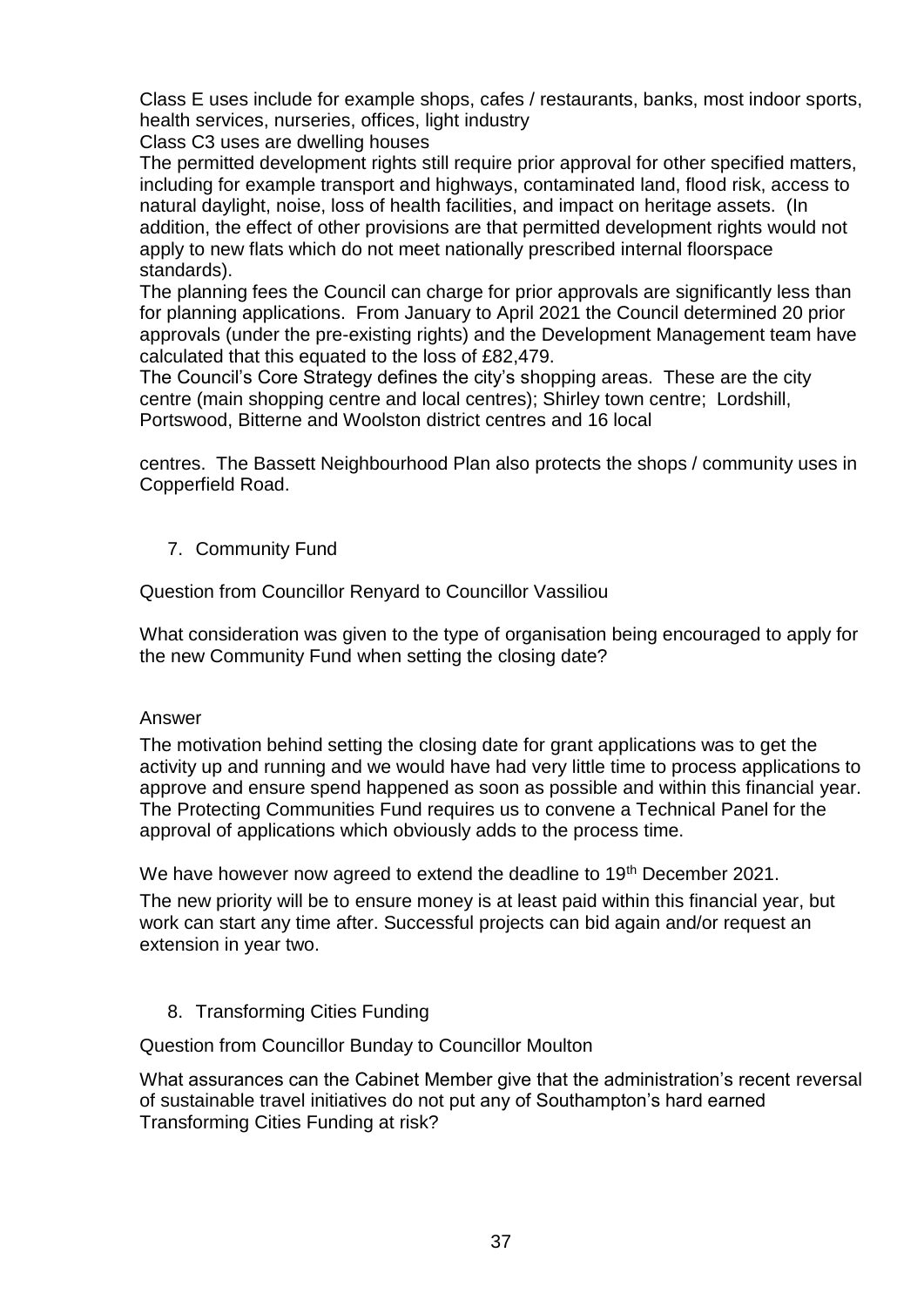#### Answer

Any adjustments to transport projects such as the trial schemes implemented as part of the Emergency Active Travel Fund in 2020 have been carefully considered and changes made supported by evidence on traffic flows, journey times, road safety and public engagement.

The Transforming Cities Fund programme is a standalone programme of integrated transport improvements and linked to a detailed business case which secured the £57m of DfT funding. Any adjustments to this programme are carefully considered by SCC officers, working closely with DfT officials that follows a change control process. This will ensure adjustments that are required to specific projects, will continue to align with the original bid objectives.

9. Staff Bonuses

Question from Councillor Leggett to Councillor Fitzhenry

Can the Leader outline what type of bonuses are being investigated to reward the efforts of the Council's frontline workers during the pandemic?

Answer

Verbal response provided at the meeting.

"A thank you to all staff for the last 18 months and what they have done through the pandemic. As a new administration there is a need to understand where the organisation is at, waste as an example, together with awareness of all other commitments and the £27m gap and overspends. This is all on the radar but as such not in a position to share anything as yet"

### 10.Covid in Schools

Question from Councillor Paffey to Councillor J Baillie

Could the Cabinet Member update Council on his plans for managing the rise of Covid cases in schools?

#### Answer

After half term the incidents of Covid in schools have stabilised, but clearly this can change rapidly.

Schools continue to monitor the situation in their own institutions and then react to any increase in numbers following advice from the PHE team. Currently some schools are continuing to insist on the wearing of masks in communal areas and some have maintained bubbles.

There have only been a small number of whole classes being sent home for a short period to undertake remote learning. This has mostly been due to staff illness and an inability to ensure appropriate levels of staffing.

Regular testing continues in secondary schools, but participation rates have dropped. There will be another push to try to improve on this in the near future.

Saliva testing is being considered for primary schools, but further clarity is needed on how much longer testing will be funded. Currently it is confirmed that funding will continue until March, but it is unclear what will happen after that.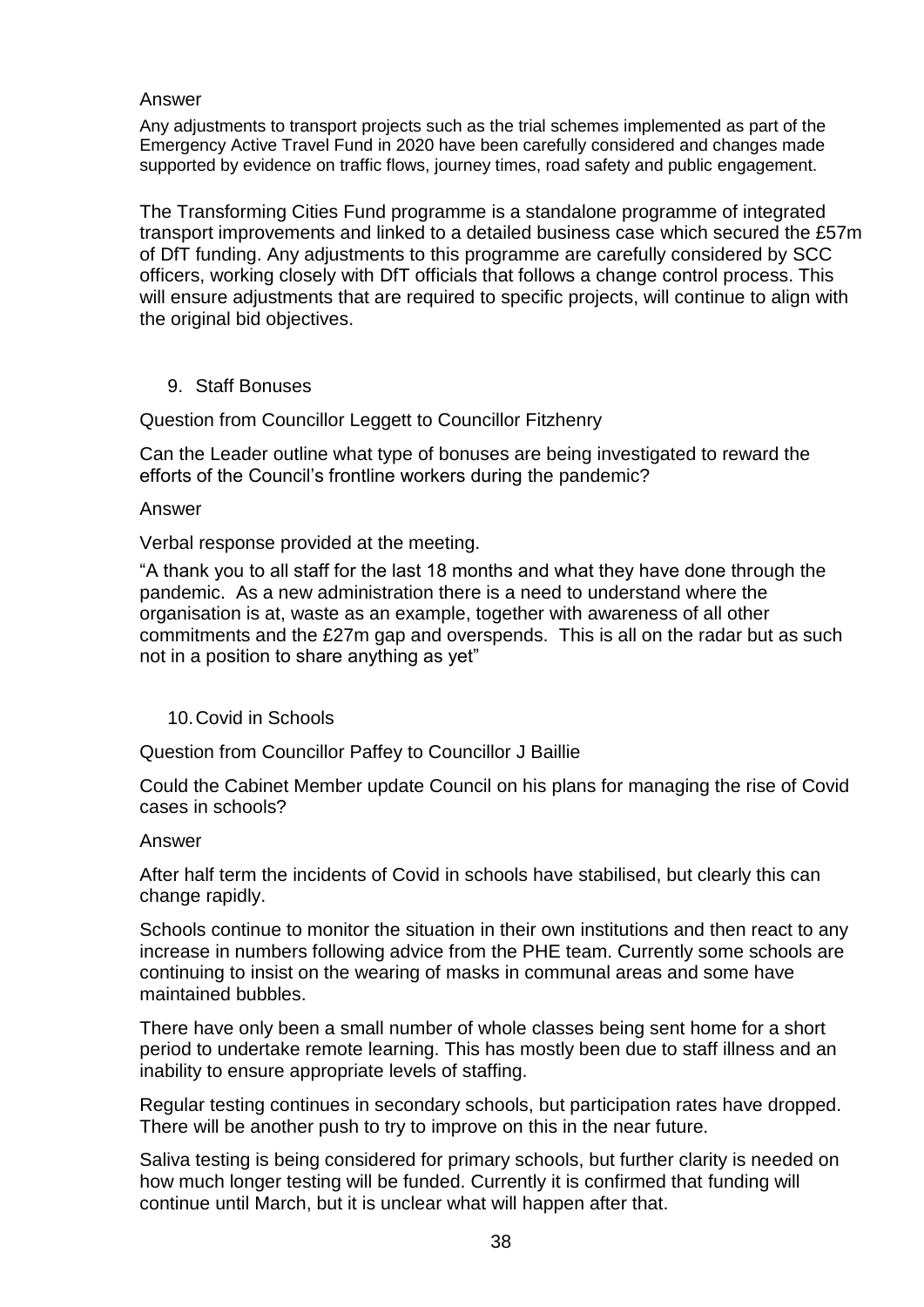Advice is being sought from health colleagues on what their view is on Christmas party's and Nativity Plays. There is concern that bringing large groups of parents and children together in an enclosed environment could lead to an increase in infections in time for the holidays.

Data continues to be collected from schools and shared with appropriate colleagues including the PHE, Councillors and the Education Team. Where spikes are identified advice is provided to the school by a specialist from PHE.

Covid vaccinations have now been administered to all secondary schools across the City. Uptake varies from around 30% up to 50%. A second mop up round is being requested in schools to improve on this rate. Fortunately there have been no anti-vax demonstrations around this process although police did warn a number of schools to expect this.

#### 49. MOTIONS

a) Councillor Mitchell moved and Councillor Leggett seconded

Net Zero 2035 Motion

This council recognises the urgency of tackling the climate crisis, particularly for Southampton, which as a coastal city will face many of the worst consequences of climate change. This council accepts that relying on the Government's 2050 Net Zero target for our city is too late and lacks ambition. Council commits to take the lead in tackling the climate crisis during this decisive decade and pledges to make the city of Southampton Net Zero by 2035.

UPON BEING PUT TO THE VOTE THE MOTION WAS DECLARED LOST.

**RESOLVED:** that the motion be rejected.

b) Right to Food Motion

This council recognises that childhood poverty in Southampton has a detrimental outcome for future generations in our city. Council further notes that initiatives such as the Right to Food seek to ensure that food is sustainability produced, meets dietary needs and is both available and affordable. Food security can be achieved through action such as Universal Free School Meals, Community Kitchens, and calculating wage rates for families to be able to afford a healthy diet.

This Council is committed to ending food poverty in our city and therefore commits to:

- 1. Join other cities across the UK, including Portsmouth, to declare Southampton a *Right to Food City*
- 2. Build on SCC's child obesity strategy by taking steps to support community kitchens and local food initiatives